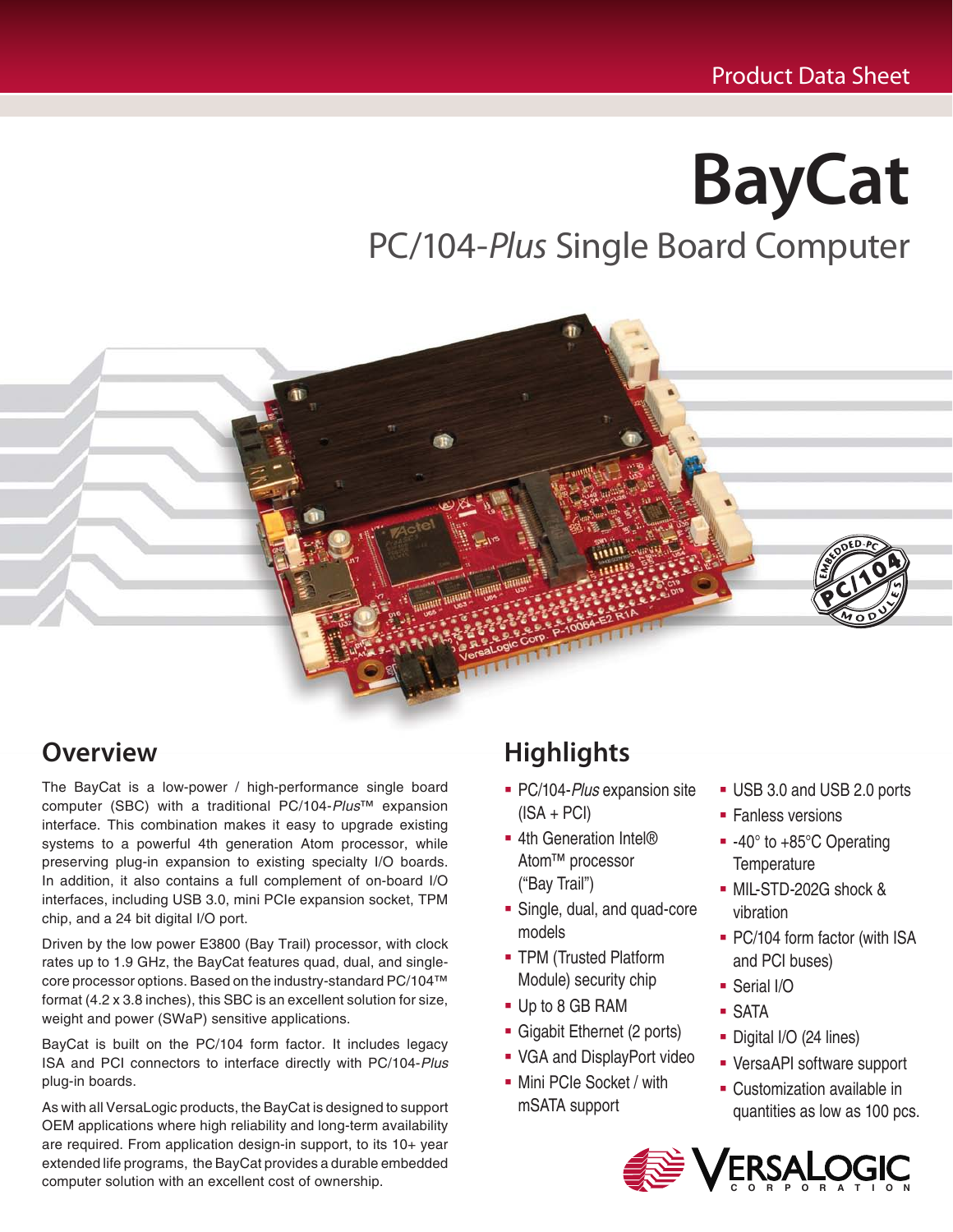### **Features**

#### **1 Intel Atom "Bay Trail" Processor**

Up to 1.9 GHz clock rate. Quad, dual or single core options. Low power consumption.

#### **2 High-performance Video**

Integrated Intel Gen 7 graphics core supports DirectX 11, OpenGL 4, and H.264, MPEG-2 encoding/decoding. Analog VGA (**2a**) and mini DisplayPort video output (**2b**); both outputs support multiple display modes including Extended Desktop and Clone.

#### **3 Trusted Platform Module** (on back side)

On-board TPM security chip can lock out unauthorized hardware and software

#### **4 RAM** (on back side)

Up to 8 GB DDR3L socketed memory (one SO-DIMM).

#### **5 Network**

Dual Ethernet interfaces, autodetect 10BaseT / 100BaseTX / 1000BaseT with remote boot support.

#### **6 Industrial I/O**

One USB 3.0 port (**6a** on back side); Dual RS-232/422/485 serial ports (**6b**); four USB 2.0 ports support keyboard, mouse, and other devices, three 8254 timer/counters, I2 C, and audio support (**6c**).

#### **7 Digital I/O**

Twenty-four 3.3V digital I/O lines.

#### **8 SATA**

3 Gb/s SATA port. Supports rotating or solid state SATA drive.

#### **9 Mini PCIe socket**

Supports Wi-Fi modems, GPS receivers, flash data storage with auto-detect mSATA flash storage support, and other mini PCIe modules.

#### **10 MicroSD Socket**

Supports removable microSD card solid-state drives.



#### **Back side**

#### **11 SPI Interface**

Supports SPI and SPX devices, including low cost analog and digital modules.

#### **12 Main Power Input** 5V Input ±5%

**13 PC/104 Expansion** (on back side) Legacy PCI connector, stack-down

**14 PC/104 Expansion** (on back side)

Legacy ISA connector, stack-down

#### **Industrial Temperature**

-40° to +85°C operation for harsh environments

#### **PC/104 Form Factor** Industry-standard PC/104-Plus expansion

**MIL-STD-202G** Qualified for high shock/vibration environments



### **Tailor BayCat to Your Exact Requirements**

Customization options are available in quantities as low as 100 pieces.

- Conformal Coating
- Custom Cabling
- Connector & I/O **Changes**
- **Custom Testing**
- Custom Labeling **BGA Underfill**
- **BIOS Modifications**
- **Software and Drivers**
- **Revision Locks**
- **Custom Screening**
- **Storage device** installation
- **Software pre-load**
- And more –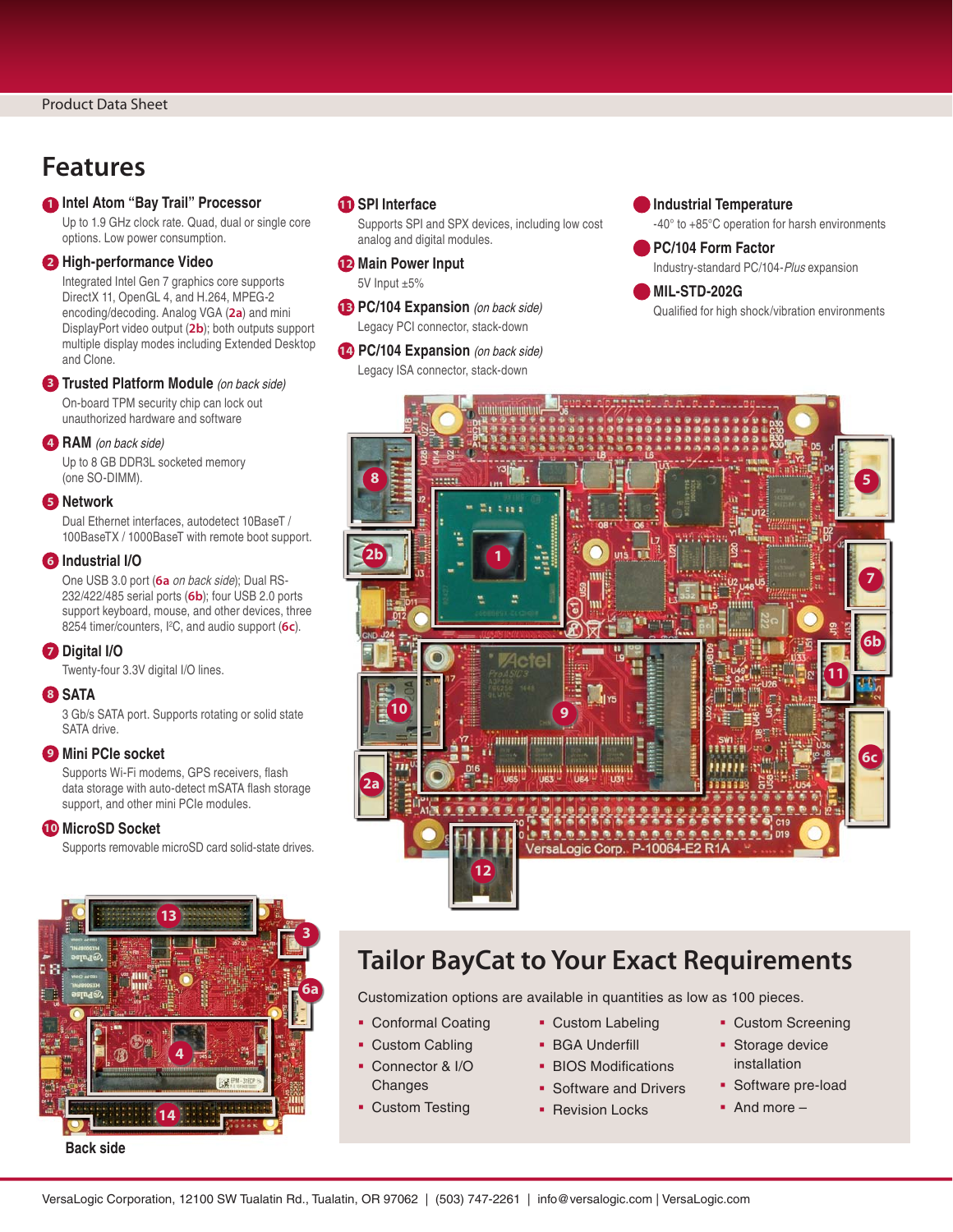# **Specifications**

| General                                               |                                                                                                                                                                                                                                                   |  |              |                  |       |                      |
|-------------------------------------------------------|---------------------------------------------------------------------------------------------------------------------------------------------------------------------------------------------------------------------------------------------------|--|--------------|------------------|-------|----------------------|
| <b>Board Size</b>                                     | PC/104 standard: 108 mm x 96 mm (4.23" x 3.77")                                                                                                                                                                                                   |  |              |                  |       |                      |
| Weight                                                | 140 grams (4.93 oz.)                                                                                                                                                                                                                              |  |              |                  |       |                      |
| Processor                                             | Intel 4th Generation "Bay Trail" Atom E3845 (quad<br>core), E3826 (dual core), or E3815 (single core). 512K<br>L2 cache per core. Supports Intel 64-bit instructions,<br>AES Instructions, Execute Disable Bit, and Virtualization<br>Technology. |  |              |                  |       |                      |
| <b>Battery</b>                                        | Connector for external 3.0V RTC backup battery                                                                                                                                                                                                    |  |              |                  |       |                      |
| <b>Power Requirements</b>                             | Model<br>Idle<br><b>Typical</b>                                                                                                                                                                                                                   |  |              |                  |       | Max.                 |
| $(+5V)$ †                                             | VL-EPM-31EAP                                                                                                                                                                                                                                      |  | 4.8W         |                  | 5.15W | 5.5W                 |
|                                                       | VL-EPM-31EBP                                                                                                                                                                                                                                      |  | 4.9W         |                  | 5.2W  | 5.5W                 |
|                                                       | VL-EPM-31ECP                                                                                                                                                                                                                                      |  | 5.0W         |                  | 6.5W  | 8.0W                 |
| <b>Input Voltage</b>                                  | $5V + - 5%$                                                                                                                                                                                                                                       |  |              |                  |       |                      |
| <b>System Reset &amp;</b><br><b>Hardware Monitors</b> | Major voltage rails monitored. Watchdog timer with<br>programmable timeout. CPU temperature and fan speed<br>monitoring. Push-button reset and power.                                                                                             |  |              |                  |       |                      |
| <b>Stackable Bus</b>                                  | PC/104-Plus format. Legacy ISA and PCI connectors.                                                                                                                                                                                                |  |              |                  |       |                      |
| <b>RoHS</b>                                           | RoHS (EU 2015/863)                                                                                                                                                                                                                                |  |              |                  |       |                      |
| <b>Environmental</b>                                  |                                                                                                                                                                                                                                                   |  |              |                  |       |                      |
|                                                       |                                                                                                                                                                                                                                                   |  |              |                  |       |                      |
| <b>Cooling Options</b>                                | Bolt-down heat plate standard. Optional Heat sink, Heat<br>sink with fan, heat pipe, and other thermal accessories<br>available.                                                                                                                  |  |              |                  |       |                      |
| Operating<br>Temperature $\Diamond$                   | Model                                                                                                                                                                                                                                             |  | Heat Plate** | <b>Heat Sink</b> |       | Heat Sink $+$<br>Fan |
|                                                       | -40°C to +85°C -40°C to +85°C<br>All Models<br>$-40^{\circ}$ C to $+85^{\circ}$ C                                                                                                                                                                 |  |              |                  |       |                      |
|                                                       | Ranges shown assume 90% CPU utilization. For detailed thermal<br>information, refer to the VL-EPM-31 Reference Manual.                                                                                                                            |  |              |                  |       |                      |
| Airflow                                               | **Heat plate must be kept below 90°C                                                                                                                                                                                                              |  |              |                  |       |                      |
| Requirements                                          | Refer to the VL-EPM-31 Reference Manual for detailed airflow<br>requirements                                                                                                                                                                      |  |              |                  |       |                      |
| <b>Storage Temperature</b>                            | -40 $^{\circ}$ to +85 $^{\circ}$ C                                                                                                                                                                                                                |  |              |                  |       |                      |
| <b>Altitude</b>                                       | To 4,570m (15,000 ft.)<br>Operating*                                                                                                                                                                                                              |  |              |                  |       |                      |
|                                                       | To 12,000m (40,000 ft.)<br>Storage                                                                                                                                                                                                                |  |              |                  |       |                      |
| <b>Thermal Shock</b>                                  | 5°C/min. over operating temperature                                                                                                                                                                                                               |  |              |                  |       |                      |
| <b>Humidity</b>                                       | Less than 95%, noncondensing                                                                                                                                                                                                                      |  |              |                  |       |                      |
| <b>Vibration, Sinusoidal</b><br>Sweep ¤               | MIL-STD-202G, Method 204, Modified Condition A: 2g<br>constant acceleration from 5 to 500 Hz, 20 minutes per axis                                                                                                                                 |  |              |                  |       |                      |
| Vibration, Random ¤                                   | MIL-STD-202G, Method 214A, Condition A: 5.35q rms,<br>5 minutes per axis                                                                                                                                                                          |  |              |                  |       |                      |
| Mechanical Shock ¤                                    | MIL-STD-202G, Method 213B, Condition G: 20g half-<br>sine, 11 ms duration per axis                                                                                                                                                                |  |              |                  |       |                      |
| <b>Security</b>                                       |                                                                                                                                                                                                                                                   |  |              |                  |       |                      |
|                                                       |                                                                                                                                                                                                                                                   |  |              |                  |       |                      |
| <b>TPM</b>                                            | Trusted Platform Module 1.2 device.<br>Atmel - AT97SC3204-U2MA-20                                                                                                                                                                                 |  |              |                  |       |                      |

† Represents operation at +25°C with +5V supply running Windows 7. Typical power computed as the mean value of Idle and Maximum power specifications. Maximum power is measured with 95% CPU utilization.

- \* For extended altitude information contact VersaLogic Sales Dept.
- ‡ TVS protected port (enhanced ESD protection)
- § Power pins on this port are overload protected
- ¥ Bootable storage device capability

¤ MIL-STD-202G shock and vibration levels are used to illustrate the extreme ruggedness of this product in general. Testing at higher levels and/or different types of shock or vibration methods can be accommodated per the specific requirements of the application. Contact VersaLogic Sales for further information.

Specifications are subject to change without notification. Intel and Atom are trademarks of Intel Corp.<br>PC/104 and PC/104-*Plus* are trademarks of the PC/104 Consortium. PCI Express is a registered trademark of PCI-SIG. SATA and mSATA are trademarks of the Serial ATA International Organization. All other trademarks are the property of their respective owners.

| <b>Memory</b>                              |                                                                                                                                                                                                                                                                                               |  |  |  |  |
|--------------------------------------------|-----------------------------------------------------------------------------------------------------------------------------------------------------------------------------------------------------------------------------------------------------------------------------------------------|--|--|--|--|
| <b>System RAM</b>                          | One SO-DIMM socket. Up to 8 GB DDR3L (1.35V) SDRAM.                                                                                                                                                                                                                                           |  |  |  |  |
| <b>Memory Speed</b>                        | 1066 MHz or 1333 MHz, CPU dependent                                                                                                                                                                                                                                                           |  |  |  |  |
| <b>Video</b>                               |                                                                                                                                                                                                                                                                                               |  |  |  |  |
| General                                    | Integrated high-performance video. Intel Gen-7 graphics<br>core with 4 Execution Units and Turbo Boost. Supports 2<br>independent displays. Supports DirectX 11, OpenGL 4.0,<br>VP8, MPEG2, H.264, VC1, 2 HD streams (1080p@30fps),<br>Flash and WMP support.<br><b>Hardware Based Format</b> |  |  |  |  |
|                                            | H.264, MPEG2, MVC, VC-1, WMV9, VP8,<br>Decode                                                                                                                                                                                                                                                 |  |  |  |  |
|                                            | <b>MJPEG</b>                                                                                                                                                                                                                                                                                  |  |  |  |  |
|                                            | H.264, MPEG2, MVC<br>Encode<br>Analog (VGA) and mini DisplayPort video interfaces                                                                                                                                                                                                             |  |  |  |  |
|                                            | support Extended Desktop, Clone, and Twin display<br>modes. Optional adapter card converts DisplayPort<br>output to LVDS for flat panel operation.                                                                                                                                            |  |  |  |  |
| <b>VRAM</b>                                | Up to 224 MB shared DRAM                                                                                                                                                                                                                                                                      |  |  |  |  |
| <b>Desktop Display</b><br>Interface ‡      | Standard analog output (VGA). 24-bit.<br>Up to 2560 x 1600 (60 Hz).                                                                                                                                                                                                                           |  |  |  |  |
| <b>DisplayPort</b><br>Interface §          | Support DisplayPort Standard Version 1.1<br>Mini DisplayPort++ outputs supports DisplayPort and<br>HDMI signaling (Video and Audio outputs). 24-bit.<br>Up to 2560 x 1600.                                                                                                                    |  |  |  |  |
| <b>Mass Storage</b>                        |                                                                                                                                                                                                                                                                                               |  |  |  |  |
| <b>Rotating Drives /</b>                   | Single SATA (Revision 2.0) port. Latching connector.                                                                                                                                                                                                                                          |  |  |  |  |
| Flash / Solid-State<br>Drives <sup>¥</sup> | mSATA modules (SATA signaling, bootable).                                                                                                                                                                                                                                                     |  |  |  |  |
|                                            | One microSD socket. Supports up to 32 GB. Bootable.                                                                                                                                                                                                                                           |  |  |  |  |
| <b>Network Interface</b>                   |                                                                                                                                                                                                                                                                                               |  |  |  |  |
| Ethernet ±                                 | Two autodetect 10BaseT/100BaseTX/1000BaseT ports.<br>On-board status LEDs and external LED header. IEEE 1588<br>Precision Time Protocol (PTP) slave compatible. Latching<br>headers                                                                                                           |  |  |  |  |
| <b>Network Boot Option</b>                 | Via on-board BIOS extension                                                                                                                                                                                                                                                                   |  |  |  |  |
| Device I/O                                 |                                                                                                                                                                                                                                                                                               |  |  |  |  |
| USB $\ddagger$ §                           | Four USB 2.0 host ports and one USB 3.0 host port.                                                                                                                                                                                                                                            |  |  |  |  |
| COM 1/2 ‡                                  | RS-232/422/485 selectable. 16C550 compatible.<br>460 Kbps.                                                                                                                                                                                                                                    |  |  |  |  |
| Digital I/O                                | Twenty-four TTL I/O lines (3.3V). Independently<br>configurable.                                                                                                                                                                                                                              |  |  |  |  |
| 12C                                        | Single I2C interface (3.3V)                                                                                                                                                                                                                                                                   |  |  |  |  |
| Audio                                      | Via DisplayPort and HDMI interfaces, or optional<br>VL-ADR-01 audio interface.                                                                                                                                                                                                                |  |  |  |  |
| <b>Counter/Timers</b>                      | Three 8254 compatible Programmable Interval Timers (PITs).                                                                                                                                                                                                                                    |  |  |  |  |
| Other I/O                                  |                                                                                                                                                                                                                                                                                               |  |  |  |  |
| <b>Mini PCIe Socket</b>                    | Full-length Mini PCIe socket. Supports Wi-Fi modems,<br>GPS receivers, non-volatile flash data storage with<br>auto-detect mSATA support, and other plug-in modules.                                                                                                                          |  |  |  |  |
| <b>SPI Interface</b>                       | Supports SPI and SPX devices. Supports up to two<br>SPX modules.                                                                                                                                                                                                                              |  |  |  |  |
| <b>Software</b>                            |                                                                                                                                                                                                                                                                                               |  |  |  |  |
| <b>BIOS</b>                                | Phoenix Technologies UEFI BIOS. Field<br>reprogrammable. Support for USB keyboard/mouse<br>and USB boot.                                                                                                                                                                                      |  |  |  |  |
| <b>VersaAPI</b>                            | VersaLogic Application Programming Interface to<br>support on-board I/O devices.                                                                                                                                                                                                              |  |  |  |  |
| Sleep Mode                                 | ACPI 3.0. Support for S3 and S4 suspend states<br>and C1 processor state.                                                                                                                                                                                                                     |  |  |  |  |
| <b>Operating Systems</b>                   | Compatible with most x86 operating systems<br>including Windows, Windows Embedded, Linux,<br>VxWorks, and QNX.                                                                                                                                                                                |  |  |  |  |



<sup>◊</sup> Derate -1.1°C per 305m (1,000 ft.) above 2,300m (7,500 ft.)